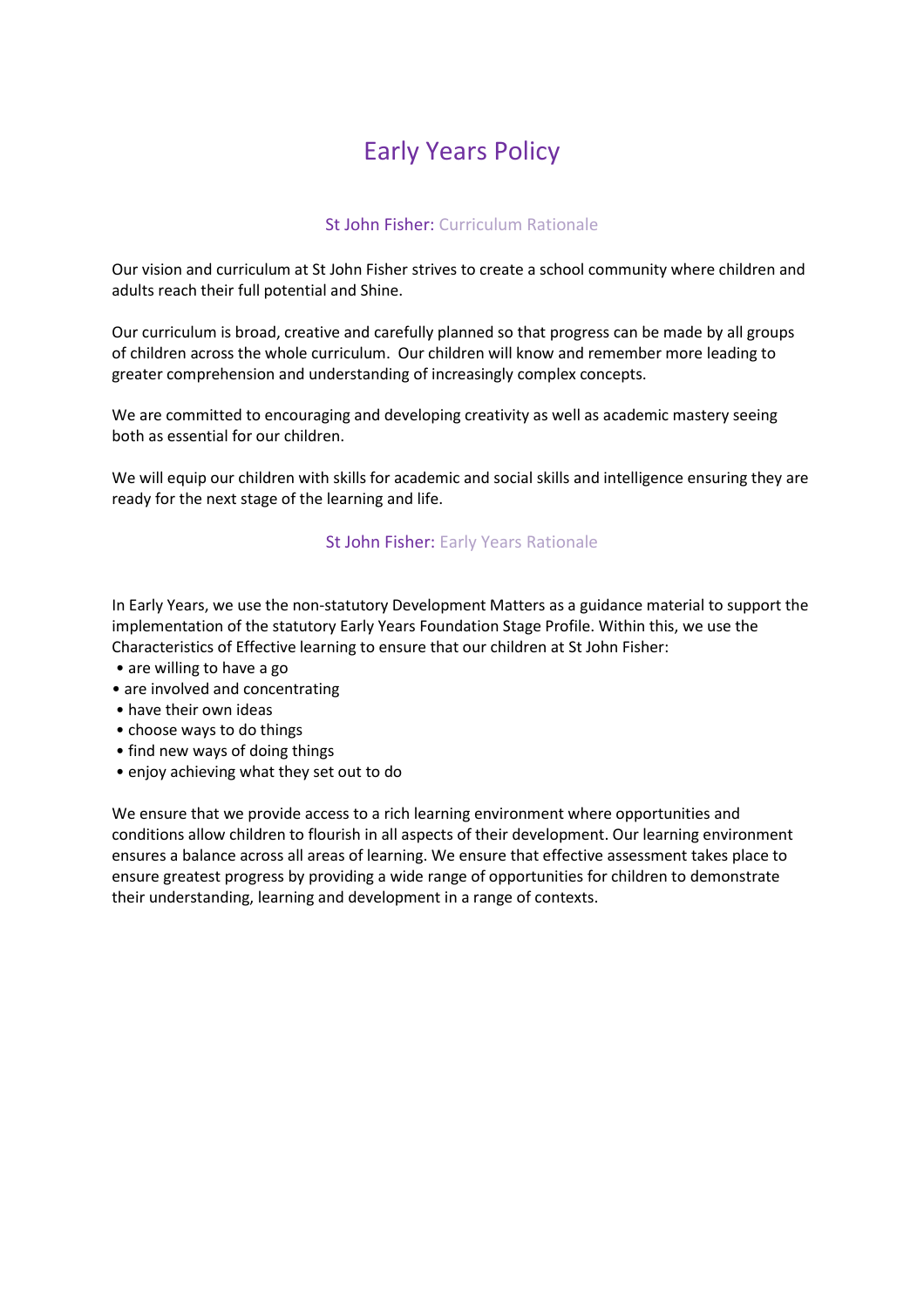

#### How we will achieve this: Implementation

| <b>Key Theme</b>                                      | <b>Rationale</b>                                                                                                                                                                                                                                                                                                                                                                                                                                                                                                                           | <b>Strategies</b>                                                                                                                                                                                                                                                                                                                                                |
|-------------------------------------------------------|--------------------------------------------------------------------------------------------------------------------------------------------------------------------------------------------------------------------------------------------------------------------------------------------------------------------------------------------------------------------------------------------------------------------------------------------------------------------------------------------------------------------------------------------|------------------------------------------------------------------------------------------------------------------------------------------------------------------------------------------------------------------------------------------------------------------------------------------------------------------------------------------------------------------|
| Reading,<br><b>Communication</b><br>and Vocabulary    | We provide children within a highly focused<br>communication, language and literacy<br>environment with a strong focus on high<br>quality interactions; peer to peer, adult to<br>peer, group interactions and supporting and<br>developing parent interactions.<br>High emphasis is placed on acquiring and<br>using new language to develop articulate<br>children who can express their own thoughts,<br>wants and opinions.                                                                                                            | <b>Curiosity Approach</b><br>Narrative Immersion Approach-Story World<br><b>Talk for Writing</b><br><b>Sustained Shared Thinking</b><br>RAPS-Targeted adult interactions<br><b>Read Write Inc.</b><br><b>Oracy Voice 21 Hub</b><br>Vocabulary grids linking subjects and themes<br><b>Observation Assessment-Tapestry, Objective</b><br>Led Planning/Assessment. |
| <b>Knowledge, Skills</b><br>and Challenge             | Knowledge and skills are carefully and<br>progressively planned for groups of children<br>and individuals based on children's individual<br>learning needs, abilities and interests.<br>Children are provided with resources,<br>activities and opportunities to repeat and<br>practice skills again and again in different<br>contexts to allow time to embed these skills<br>which is carefully monitored.<br>We have challenge in all areas for all groups of<br>children, encouraging them to have high<br>expectations of themselves. | <b>Learning Environment</b><br>Planning<br>Questioning<br>Development Matters on-going assessment<br><b>Adult interactions</b><br><b>RAPS-Targeted adult interactions</b>                                                                                                                                                                                        |
| Teaching,<br><b>Assessment and</b><br><b>Feedback</b> | We teach using a variety of strategies which<br>are underpinned throughout our curiosity and<br>inquiry approach to learning. Children are                                                                                                                                                                                                                                                                                                                                                                                                 | <b>Quality first teaching</b><br>Curiosity and Inquiry approach (T in role)<br>Self/ peer assessment                                                                                                                                                                                                                                                             |